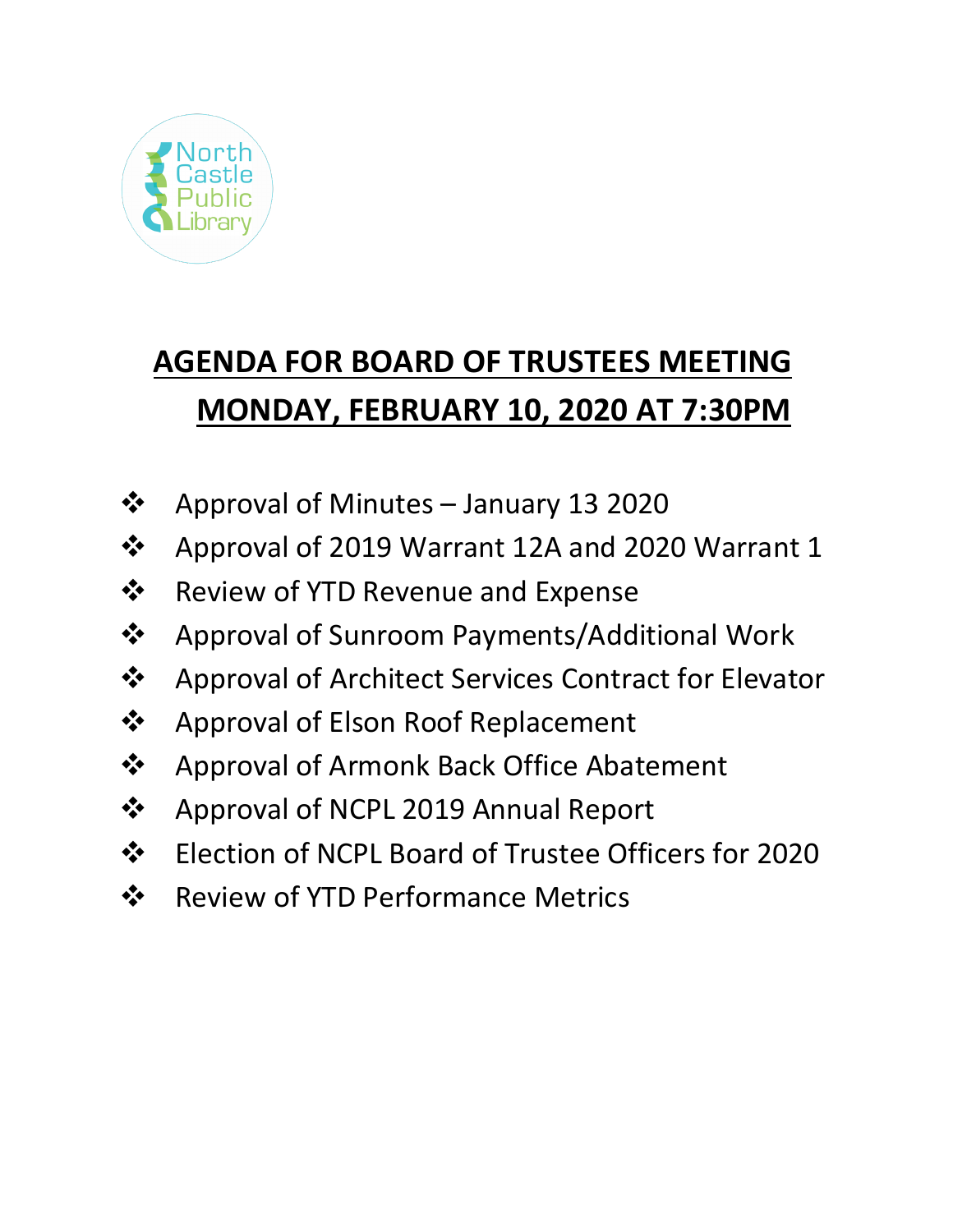### **North Castle Public Library**

## **Library Board of Trustees Minutes – February 10, 2020**

Scott Stopnik called meeting to order at 7:40 PM

#### **In attendance:**

**Trustees:** Diane Borgia, Jeanne Lapsker, Sean Ryan and Scott Stopnik

**Library:** Edie Martimucci

**Friends:** Lydia Singer

**Town:** None

**Public:** None

#### **Key Votes/Review**:

- **Approval of Minutes** for the January 13, 2020 NCPL Board of Trustees meeting Jeanne made motion, Sean seconded, all approved
- **Approval of NCPL 2019 Warrant 12A and 2020 Warrant 1** (AP GL Reports are attached). Total expenses included in 2019 Warrant 12A are \$168,607.62 of which the Friends are paying \$7,916.43. Thank you, Friends for your continuing support!!! Total expenses included in 2020 Warrant 1 are \$15,575.01. Sean Ryan has reviewed all invoices in these warrants and supports their approval. Thank you to Abbas Sura and Patrick Ricci for their financial support of NCPL!!! Please note – the above Friends portion of Warrant 12A does not include \$1,900.00 that was already approved in Warrant 12 at our January meeting.
- **Review of NCPL 2019 and 2020 YTD Revenue and Expense Reports -** 2019 results are not yet closed but the information in these reports are close to expected year end results. NCPL will conclude 2019 in a strong financial position - exceeding revenue, under running expense and adding more than \$130,000 to the library's fund balance to help fuel future renovation and transformation work.
- **Project Management Discussion –** the board reviewed how NCPL projects will be managed by the library going forward. Scott, Edie and Sean are working on a proposed solution for this responsibility. Key requirements are that NCPL continues to conform to town policy and process and that our planning and execution enable performance that meets NYS Library Construction Grant requirements.
- **Approval of Giacorp Payment Applications for Armonk Children's Sunroom Replacement Project** - Giacorp's payment requests 1 & 2 that include completion of bonds and insurance, summittals, mobilization, construction of a temporary wall between the children's room and the sunroom, and demolition of the sunroom. The two payment requests total \$30,044.00. Sean motioned to approve payment, Jeanne seconded, all approved.
- **Approval of Children's Sunroom foundation underpinning work** Giacorp's proposal for this change order totals \$14,843.75. Their proposal includes an allowance for testing that may alter the final cost. This work is required to remedy a hidden problem of the existing foundation's